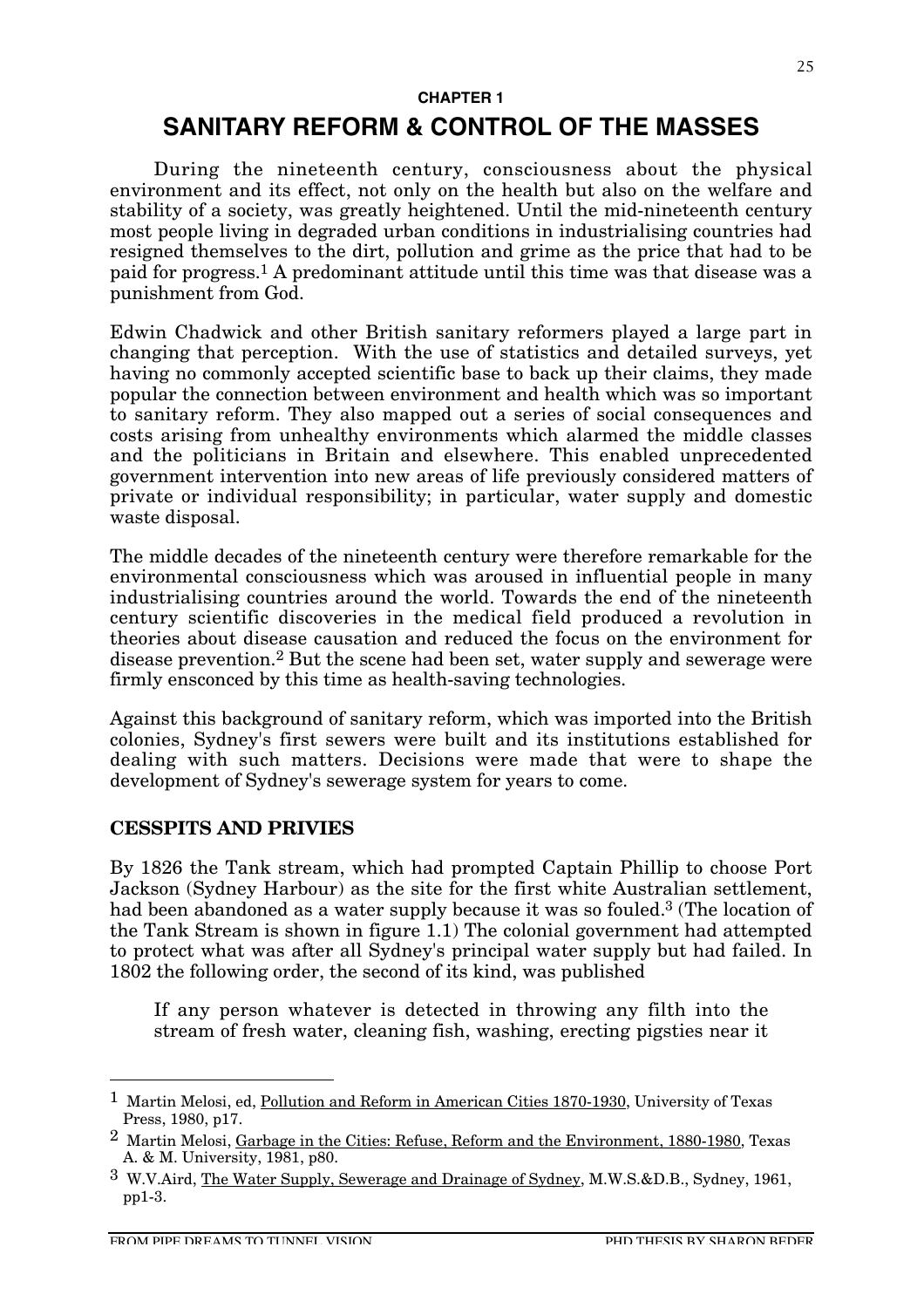or taking water out of the tanks on conviction before a magistrate their home will be taken down and forfeit £5 for each offence to the Orphan Fund.4



**Figure 1.1 The Tank Stream**

Orders issued by the government, fences erected along the stream's banks and the prohibition of certain industries from the area nevertheless failed to prevent the pollution of the Tank stream.5

Wanton throwing of filth into the Tank stream was not the only cause of environmental and health problems in early nineteenth century Sydney, however. Domestic sewage wastes were generally disposed of into cesspits (large holes dug in the back yard). The Sydney Morning Herald published a series of articles in 1851 on "The Sanitary State of Sydney" which described open ditches, overflowing cesspools, accumulations of foetid matter, elongated quagmires, heaps of rubbish and noisome smells. At this stage the water closet was still the exception and the common privy was in general use. 6

The problems arising from the cesspit system arose because cesspits were poorly constructed, inappropriately sited, inadequately maintained and completely unregulated. Often these cesspits were little more than "prolonged on-site excreta storage systems"7 which polluted waterways and streets when they overflowed, bred disease-carrying insects, seeped into groundwater wells, and

 $4$  ibid., p2.

<sup>5</sup> F.J.J. Henry, The Water Supply and Sewerage of Sydney, Halstead Press, Sydney, 1939, p43.

<sup>6</sup> Sydney Morning Herald, 1st March 1851.

<sup>7</sup> N.G.Butlin, Sydney's Environmental Amenity 1970-1975, Australian National University Press, Canberra, 1976, p9.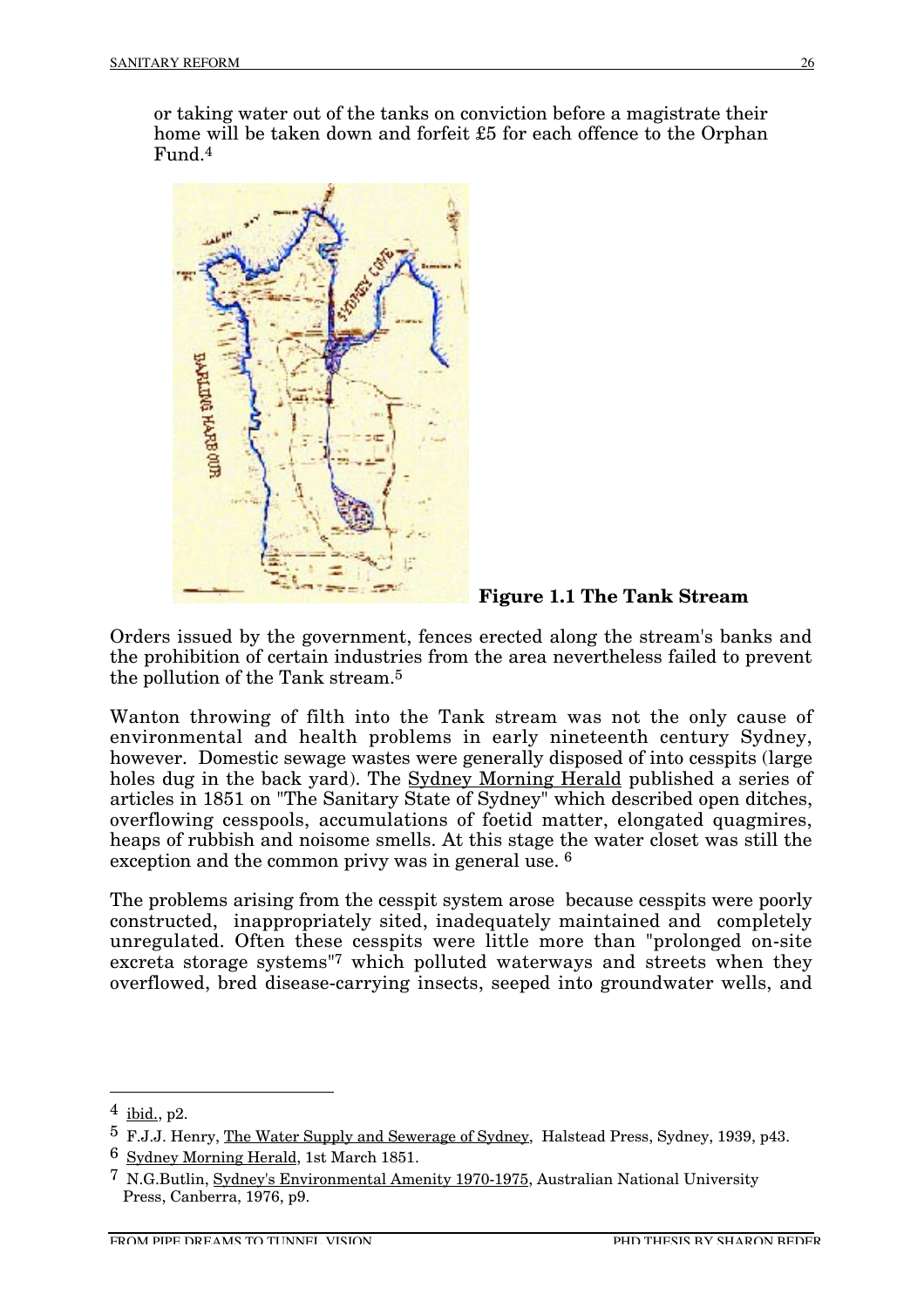drained into low-lying neighbourhoods where the poorest people lived, saturating the area with sewage.8 Cesspits were described in a 1875 official report;

In some cases, on account of imperfect construction, surface water flows into them--in others, in porous soil, water percolates into them; in both cases with every shower they fill up and overflow, contaminating the adjacent premises and gutters, and producing the most intolerable nuisance.9

The cesspits were emptied by private arrangement with 'night-cart' men who would often dump their load on vacant land on the borders of the city or into the water reserve surrounding the water supply or they might sell it to market gardeners.10 The uncleaned carts would return to the city in the morning, sometimes bringing back garden produce from the market gardens, and remain in their smelly condition in the city all day.11

The situation worsened as water supplies were improved and water closets were introduced into the more affluent areas. The extra wastewater caused cesspits to overflow more readily and was often directed into open drains leading to the nearest watercourse such as the Tank Stream.12

In addition to the problems that could be directly blamed on the cesspits themselves the provision of even the most essential adjuncts to the cesspit system was also inadequate. Often one privy would serve several houses. Landlords were much criticised by the Herald which claimed that they would buy a piece of land and build fifteen or twenty 'boxes' on it, without drains, water or yard paving. Whilst there were no regulations to compel them to do anything more their tenants just had to make do since housing was in short supply.<sup>13</sup>

The continued growth of population in the city ensured that the situation deteriorated. Under a system of private responsibility the problem of insanitary conditions became most acute when the people who were responsible for providing for waste disposal were not those who would be affected if it was wanting. In other words, where landlords built houses for other people to live in, cesspits were ill-constructed, wells were built close to and below the level of cesspits and even where there were sewers or water pipes in the street, houses were not connected to them.

Before the incorporation of the city of Sydney in 1842, the colonial government provided a few public services, the odd drain here and there, but refrained from constructing any general system of sewers because of the expense.14 There was pressure from various sections of the public for such a sewer system, although ratepayers were not keen to pay for it either. From as early as 1835 the

 <sup>8</sup> ibid.; Michael Cannon, Life in the Cities: Australia in the Victorian Age:3, Currey O'Neill Ross P/L, 1983.

<sup>&</sup>lt;sup>9</sup> Sydney City and Suburban Sewage and Health Board, 2nd Progress Report, 1875, p4.

<sup>10</sup> Butlin, Sydney's Environmental Amenity, p11.

<sup>11</sup> Sydney City and Suburban Sewage and Health Board, 2nd Progress Report, 1875, p4.

<sup>12</sup> W.V.Aird, The Water Supply, Sewerage and Drainage of Sydney, p4.

 $13$  ibid.

<sup>&</sup>lt;sup>14</sup> ibid.; F.A. Bland, 'City Government by Commission', Royal Australian Historical Society  $14(III)$ , 1928, p123.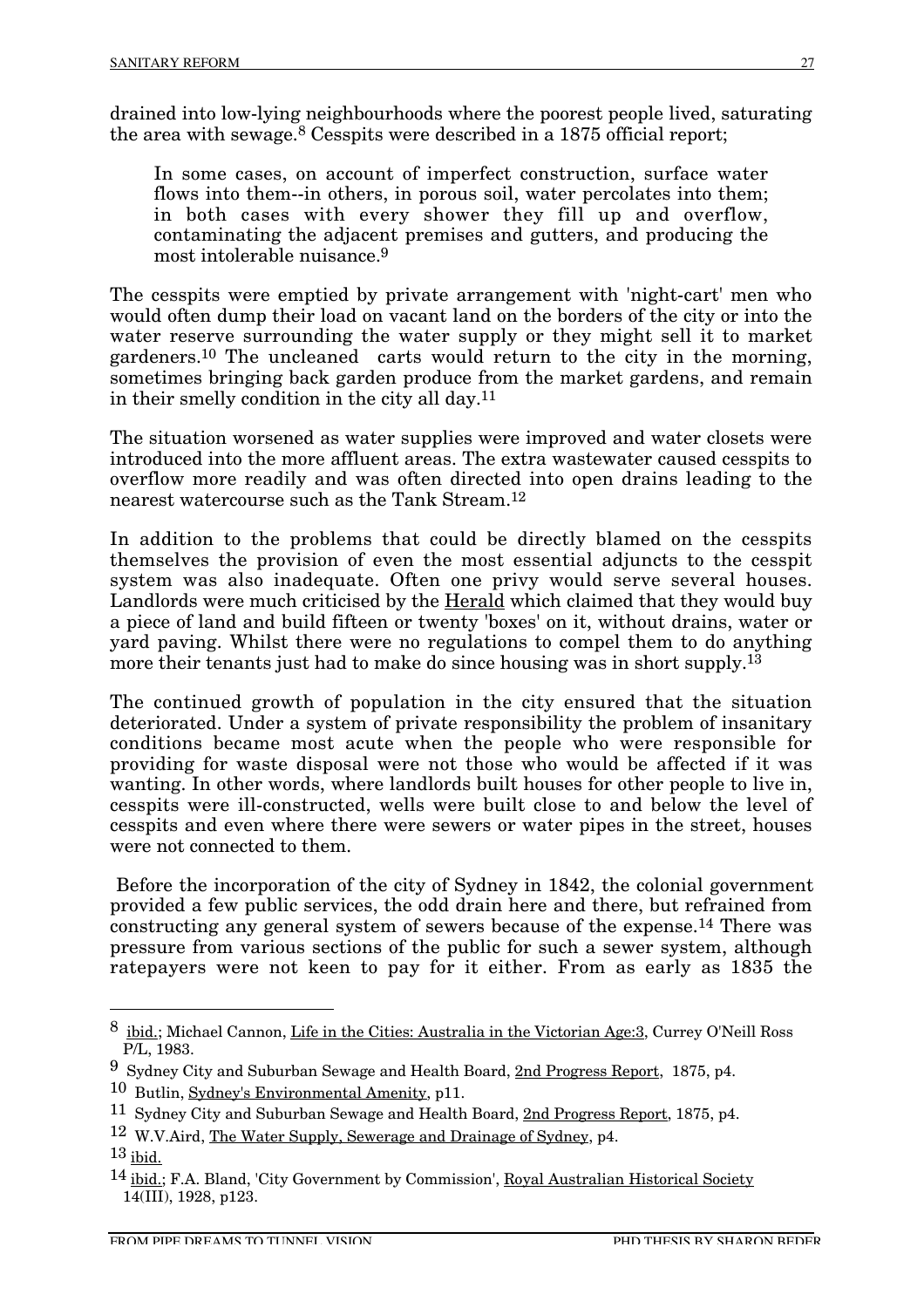newspapers were urging the government to supply "capacious and substantial drains" 15 and by 1842 the Herald was exclaiming,

With a mass of filth which is everyday accumulating in its reeking depositories, we have scarcely a single sewer to carry it off! 16

## **PROBLEMS OF CITY GOVERNANCE AND FINANCE**

An aversion on the part of the influential to paying taxes and rates has dogged the history of Sydney's sewerage system forcing those in power to adopt low cost, short term, less effective measures for dealing with sewage collection, treatment and disposal. Those who paid the most rates in the nineteenth century felt they had least to gain from public expenditure on sanitation. Those who suffered most had least say. Before incorporation of the city, the potential city ratepayers seemed willing to forego measures that would give them a degree of selfdetermination rather than face having to pay rates. Sanitary reform measures, as well as incorporation, were delayed on this account.17

In 1835 moves by a group of citizens, concerned about the state of the city, to have elected commissioners installed to oversee city improvements, met with protests from others when the governor suggested these commissioners have the powers to levy a rate.18 According to the Herald a few years later, a "mob meeting" had been permitted "to roar down the wholesome proposition."19

When, finally, Sydney was about to be incorporated in 1842 a series of public meetings were held which questioned the power of a non-representative Legislative Council to create a taxing authority and demanded financial assistance from the colonial government for the provision of public services.20

At one such meeting it was pointed out that it would cost at least £500,000 to provide sewerage and other services to the city and that this meant that the city was being incorporated with a huge debt.<sup>21</sup> The need for these services was not questioned, only who should pay for it. The Herald reported of this meeting, which furnished a petition signed by over one thousand people,

All that this meeting was assembled for, was to induce the government to tax as little as possible, and to grant to the people as much as the Government possibly could grant to enable the people to carry out those objects for which they were to be incorporated.22

<sup>&</sup>lt;sup>15</sup> Sydney Morning Herald, 12th October 1835.

<sup>16</sup> Sydney Morning Herald, 7th May 1842.

<sup>17</sup> F.A. Larcombe, The Origin of Local Government in New South Wales 1831-1858, Vol. 1, Sydney University Press, 1973, pp10-21.

<sup>18</sup> Charles Bertie, The Early History of the Sydney Municipal Council, Sydney, 1911, pp3-5.

<sup>19</sup> Sydney Morning Herald, 7th May 1842.

<sup>20</sup> Sydney Morning Herald, 31st May 1842.

<sup>21</sup> Sydney Morning Herald, 7th June 1842.

 $22$  ibid.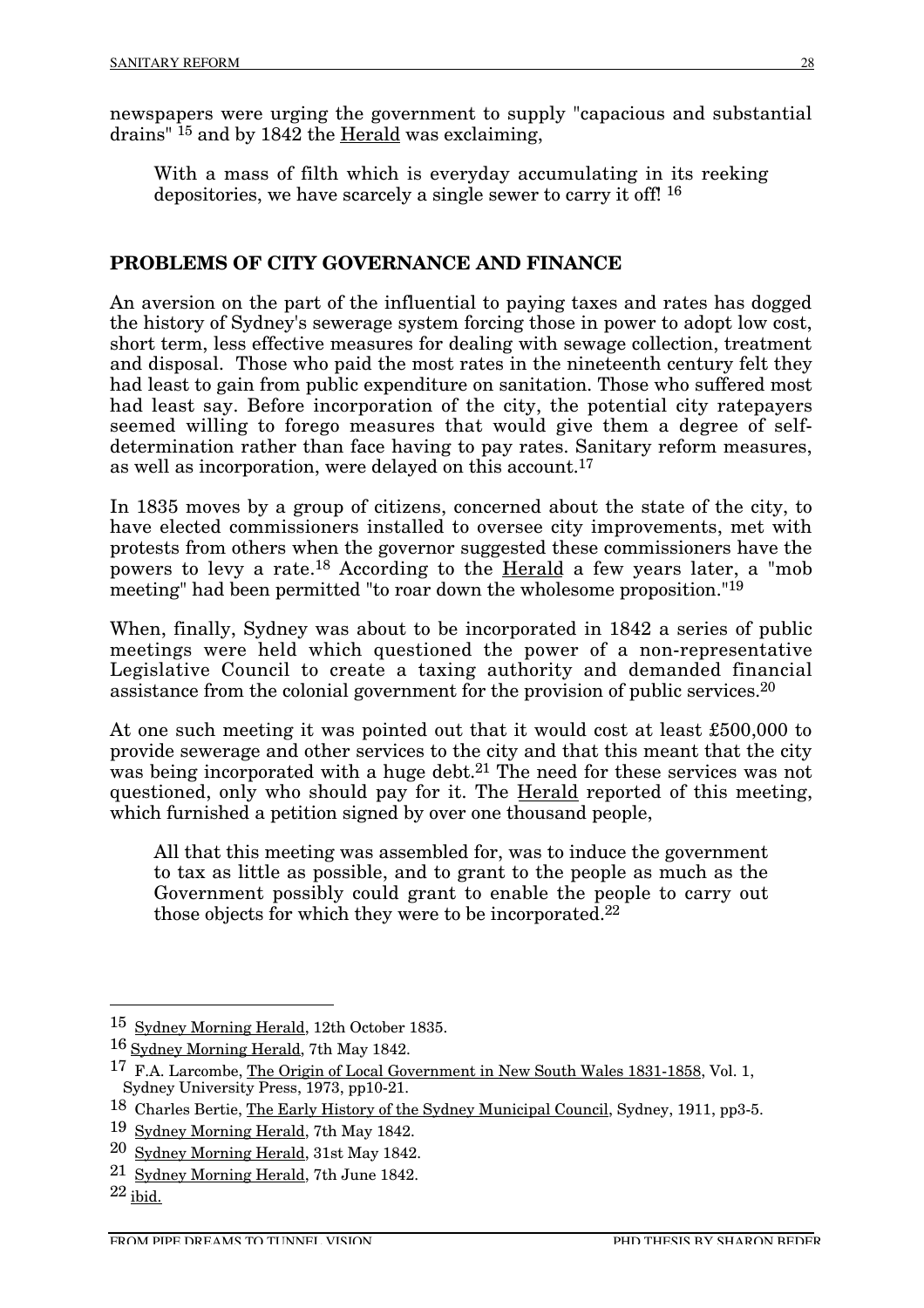When the city was incorporated in 1842 one of the main tasks of the new city council was to provide a system of sewerage. The need for this was assumed by one and all with few, if any, arguments being made for the retention of an improved and better regulated cesspit system. The main point of contention seems to have been over the costs involved and who should pay them. The city was incorporated without any government endowment and in subsequent years, the city council, continually confronted by complaints and criticism because of their lack of performance, constantly petitioned the colonial government, without success, for an endowment and the assignment of various taxes which were raised in the city by way of tolls and licences.<sup>23</sup>

In a petition in 1847 the city councillors and aldermen estimated the cost of underground sewers would be £380,528 which they argued was quite beyond the financial resources of the council which could barely cover its own running costs. They were reluctant to raise the rates since they considered the citizens to be already highly taxed. They claimed that even if the taxes were raised to the maximum allowed by the colonial government's legislation, it would take forty years to raise the required money.24

A series of committees investigated the performance of the City Council from 1848 through to its dismissal in 1853. The first committee, appointed by the council itself, was at pains to prove that the Council did not have enough income to do its job properly. It claimed that it could not possibly hope to "contend against gigantic ends" with "trifling means".25

The committee pointed out that the council was in a different situation from that of established British cities in that it had to begin with an unformed city. The committee again claimed that rates could not be raised saying that the council was having trouble collecting them as it was. They argued that any attempt to raise the rates would be seen as "extortionate and unjust" and be met with "determined and effectual resistance"26 This perception of the situation was confirmed with a campaign by merchants, led by Robert Campbell and David Jones, who refused to pay council rates.27

Although a subsequent select committee appointed by the colonial government in 1849 contended that the council had mismanaged their affairs28 there is ample evidence that the Corporation did not have sufficient funds to provide a comprehensive sewerage system.29 Following the two reports a few minor changes were made to the Act but the financial situation of the Corporation was substantially the same. 30

 <sup>23</sup> F.A.Larcombe, The Origin of Local Government in New South Wales 1831-58, Sydney University Press, 1973, p7; F.A.Bland, 'City Government by Commission', p124.

<sup>24</sup> NSW Legislative Assembly, Votes and Proceedings, 1849, vol. 2, p110.

 $25$  ibid.

 $26$  ibid.

<sup>27</sup>David Clark, 'Worse than Physic: Sydney's Water Supply 1788-1888' in Max Kelly (ed), Nineteenth-Century Sydney: Essays in Urban History, Sydney University Press, 1978, p56.

<sup>28</sup> NSW Legislative Assembly, Votes and Proceedings, 1849, vol. 2, pp73-76.

<sup>29</sup> Bland, 'City Government by Commission', p137.

<sup>30</sup> ibid., pp149-150; Larcombe, The Origin of Local Government in New South Wales, p120.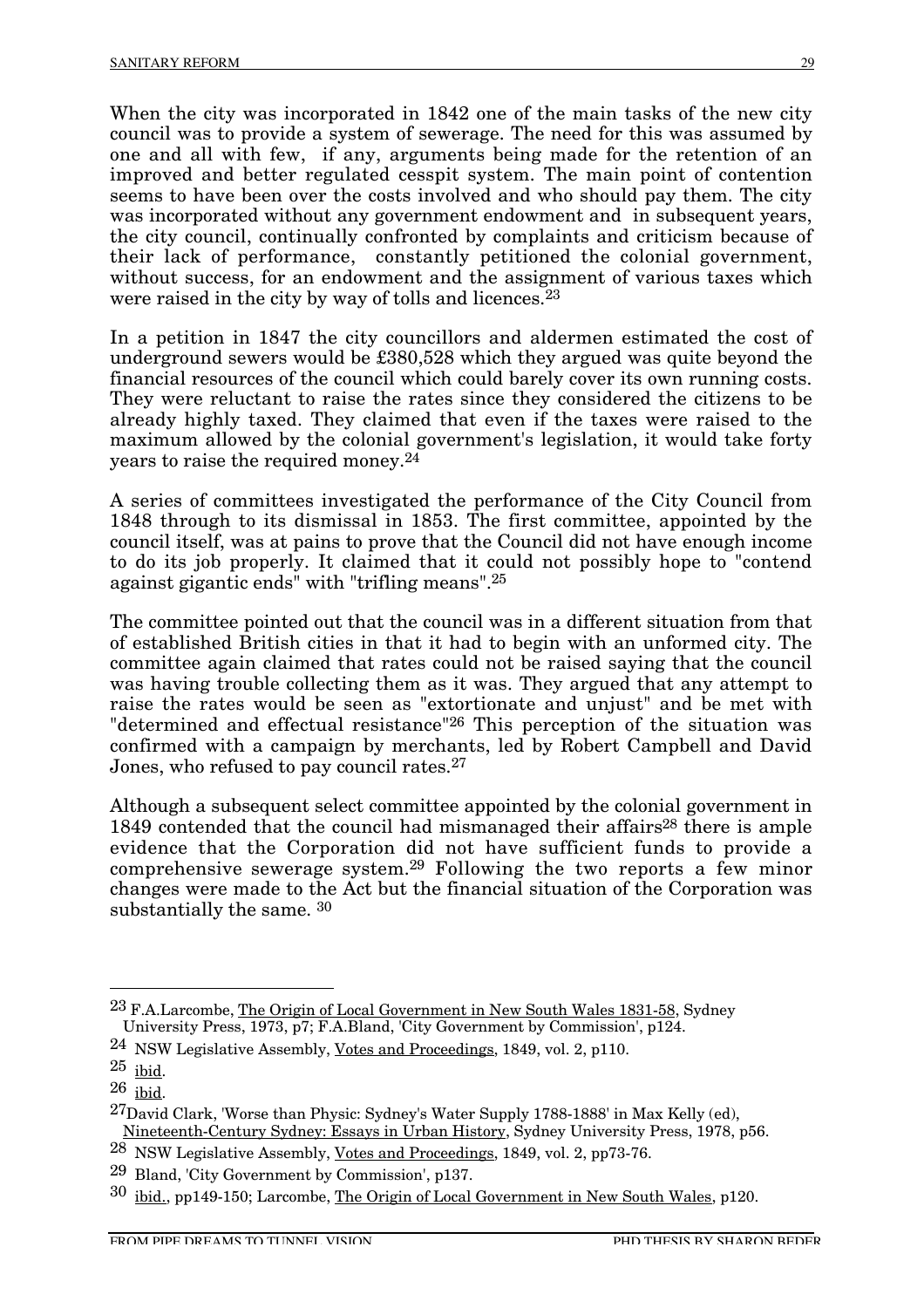In the Council elections of 1850 the Herald, which in the previous year had been aghast that sewers would not be built because of the expense,31 called for the election of candidates who owned large amounts of property and therefore would feel the full weight of any taxation that might be imposed.32

Government efforts to abolish the Corporation because of its inability to provide public services were renewed in 1852 and culminated in September 1853 when it was resolved that three commissioners be appointed for a limited period.<sup>33</sup> Having witnessed the downfall of the Corporation, whose elected members were reluctant to spend public money, the Commissioners took the opposite course and embarked on city improvements seemingly regardless of cost. In the first five months the Commission spent twice as much as the Corporation had spent in the preceding ten years.34

The level of rates that the commissioners were able to levy was set by the colonial government and they soon built up a debt and came into conflict with the government. A government select committee appointed in 1854 found that "the Commissioners were injudicious in incurring so large an outlay." 35

Each time an increase in rates had to be approved a select committee looked into the performance of the Commissioners and found fault with it. Two commentators on this period conclude that their unprecedented expenditure had made the existence of the Commissioners a "political contention"36 and ratepayers "resented having to foot the bill, much as they admitted the necessity for the improvements."37

Although the Commissioners had been responsible for the construction of a whole sewerage system in just three years, the Corporation was reinstated in 1857.

## **THE CONNECTION BETWEEN DIRT AND DISEASE**

The strong aversion that property owners had towards paying taxes provided a substantial obstacle to the implementation of sanitary reforms and it was only the reluctant agreement that they were necessary which allowed them to take place. Public health requirements provided the most obvious reason for constructing sewerage systems. Certainly public health was adversely affected by the insanitary conditions prevailing in Sydney before a general system of sewerage was implemented. In 1856 it was reported by a subcommittee of the Philosophical Society of N.S.W. that the sanitary state of Sydney was worse than that of London and that the death rate in Sydney was higher despite a year of cholera in London.38

 <sup>31</sup> Sydney Morning Herald, 26th May 1849.

<sup>32</sup> Sydney Morning Herald, 4th November 1850.

<sup>33</sup> Bland, 'City Government by Commission', pp156-7.

 $34$  ibid., pp160-5.

<sup>35</sup> NSW Legislative Assembly, Votes & Proceedings, 1854, p879.

<sup>36</sup> Larcombe, The Origin of Local Government in New South Wales, p159.

<sup>37</sup> Bland, 'City Government by Commission', p188.

<sup>38</sup> Asa Briggs, Victorian Cities, Penguin, 1968, p284.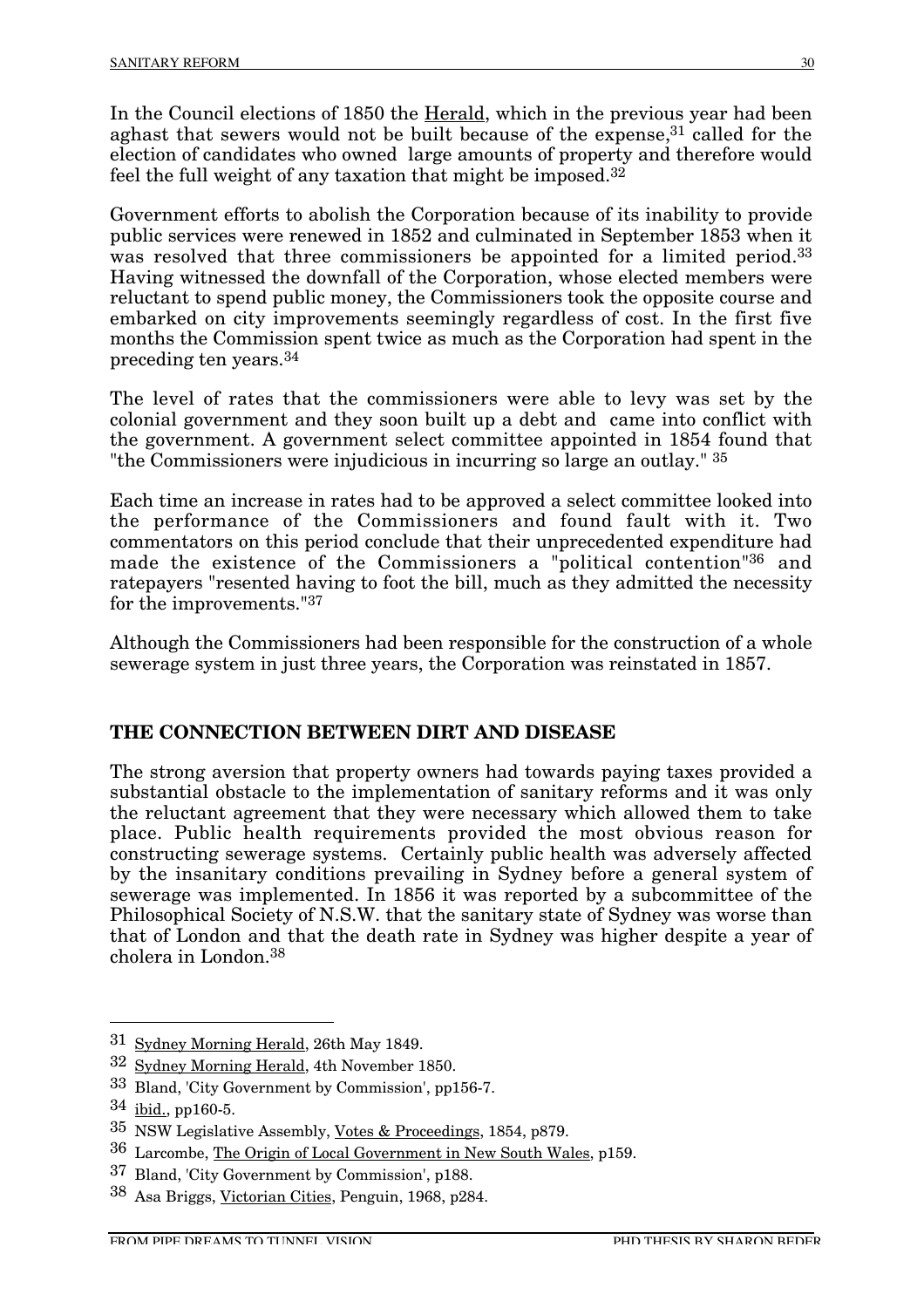The connection between disease and poor waste disposal practices was not lost on nineteenth-century Sydney residents despite their different theories of disease. The dominant disease causation theories of the nineteenth century have since been labeled "filth" theories. There was the "contagionist" view which attributed disease to a contagious agent which spread under conditions of filth.39 The "anticontagionist" view, on the other hand, attributed disease to the gases and putrefactive odours ("miasmas") which arose from decaying organic matter. Stagnant water, sodden ground and vitiated air were also thought to be sources of disease. Both views saw the remedy in terms of sanitary reform: cleaning up the city.

In the mid-nineteenth century, the transmission of disease had also been linked to impure drinking water after evidence had been collected by John Snow on cholera and William Budd on typhoid.40 Although it may seem obvious today that water contaminated by faecal matter is unhealthy, the point had to be laboured and defended in Sydney in the nineteenth century.

It may, perhaps, be the opinion of ignorant persons that the contamination of water in the manner described, however distasteful and disgusting, is not particularly dangerous to public health.... The opinion of medical men on this matter is not founded upon any theory, but is the result of observation.41

The Herald suggested that anything from headaches and nausea to instantaneous death could result depending on the concentration of the gases. Whilst acknowledging that there was some debate in medical circles over what caused diseases such as Cholera, Plague and Typhus it was noted that these diseases had "a strong affinity for persons that live in undrained, unwatered, overcrowded, and badly ventilated neighbourhoods."42 A later government report reiterated

that defective ventilation, drainage, and sewerage, and a low condition of health, a predisposition to every form of epidemic disease, and a high death rate are all intimately and closely associated as cause and effect, and follow one another in as inevitable sequence as night follows day.43

The report urged that an efficient system of sewerage and drainage be promptly constructed.

Had those diseases remained with such persons in their poverty stricken neighbourhoods, the pressure for sewers may not have been quite as intense. But although disease afflicted the poor more than the better off in society who could afford to build, buy and rent houses with plenty of space around them and put a bit of distance between them and the "fever beds" in the city, the epidemics were feared by everyone, regardless of class or position. It was during the panic

 <sup>39</sup> Jon Peterson, 'The Impact of Sanitary Reform Upon American Urban Planning, 1840-1890', Journal of Social History 13, Fall 1979, pp83-103.

<sup>40</sup> Butlin, Sydney's Environmental Amenity, p6.

<sup>41</sup> Sydney City and Suburban Sewage and Health Board, First Progress Report, 1875, p6.

<sup>42</sup> Sydney Morning Herald, 1st February 1851.

<sup>43</sup> Sydney City and Suburban Sewage and Health Board, Eighth Progress Report, 1876, p3.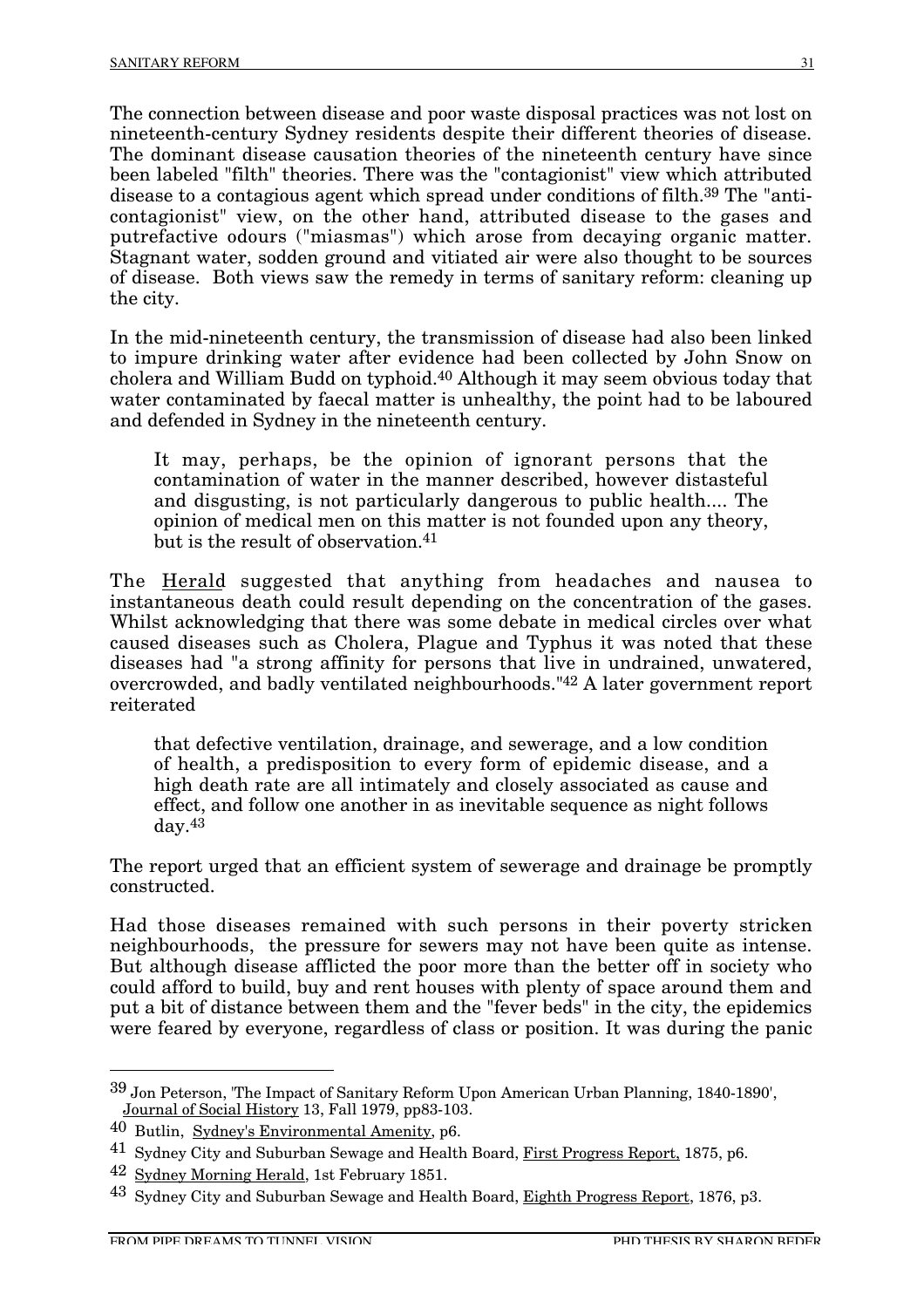of 1875, for example, when "one of the most alarming crises of threatened epidemic disease faced by the city [of Sydney] throughout the century" arose, that the calls for sanitary reform were greatest.44

Nonetheless the push for sewers came much earlier in the nineteenth century when Sydney ratepayers were not being directly threatened by epidemic diseases and were fairly well insulated against the diseases of the poor who lived in insanitary conditions. Concern for the welfare of the poor did not typically extend to government levels since the poor had no voting power and the rhetoric of *laissez-faire* was at the height of its popularity during the mid-nineteenth century.45 *Laissez-faire* fiscal policy was directed at minimising interference with businessmen, minimising the burden on the rich and keeping public expenditure to a minimum.46 Australian colonial governments did not even fund hospitals because to "patch up the social fabric" was "no concern of the government".47

At this time, however, sweeping sanitary reforms were being made in Britain and it was the British way of doing things which predominated in Australia partly because the British had control over Australian colonies but also because many of those influential in Australia had recently immigrated from Britain and even those who had not still saw Britain as the model of progress and civilisation.

Edwin Chadwick was a key figure in the sanitary reform movement in Britain and his report on "The Sanitary Condition of the Labouring Population of Britain" in 1842 was instrumental in forcing a fuller acceptance of government responsibility for public health and sanitation in Britain. A previous report by three doctors to the 1838 Poor Law Commission had blamed squalid urban conditions for the spread of disease<sup>48</sup> and Chadwick, who subscribed to the anticontagionist view of disease causation, agreed.

Chadwick's report had arisen out of the controversy over whether money spent on public health precautions saved money that would otherwise be spent on "poor relief." But in the end the economic cost of disease was only one of the points the report sought to make. It also sought to link disease to lack of sanitation and unsanitary conditions to a decline in morality. Finally it sought to change legal and administrative structures which dealt with public health matters.49

The British government did not act immediately on Chadwick's report and several reports later, in 1847, a Metropolitan Commission of Sewers was born and a year later the Public Health Act was passed into law which set up a

 <sup>44</sup> A.J.C.Mayne, Fever, Squalor and Vice: Sanitation and Social Policy in Victorian Sydney, University of Queensland Press, 1982, p23.

<sup>&</sup>lt;sup>45</sup> E.J.Hobsbawm, <u>Industry and Empire</u>, Penguin, 1969, p226.

 $46$  ibid., pp234-5.

<sup>47</sup> Cannon, Life in the Cities, p142.

<sup>48</sup> M.W.Flinn in introduction to Edwin Chadwick, The Sanitary Condition of the Labouring Population of Britain, 1842, edited by M.W.Flinn, Edinburgh University Press, 1965, p16.

<sup>49</sup> ibid.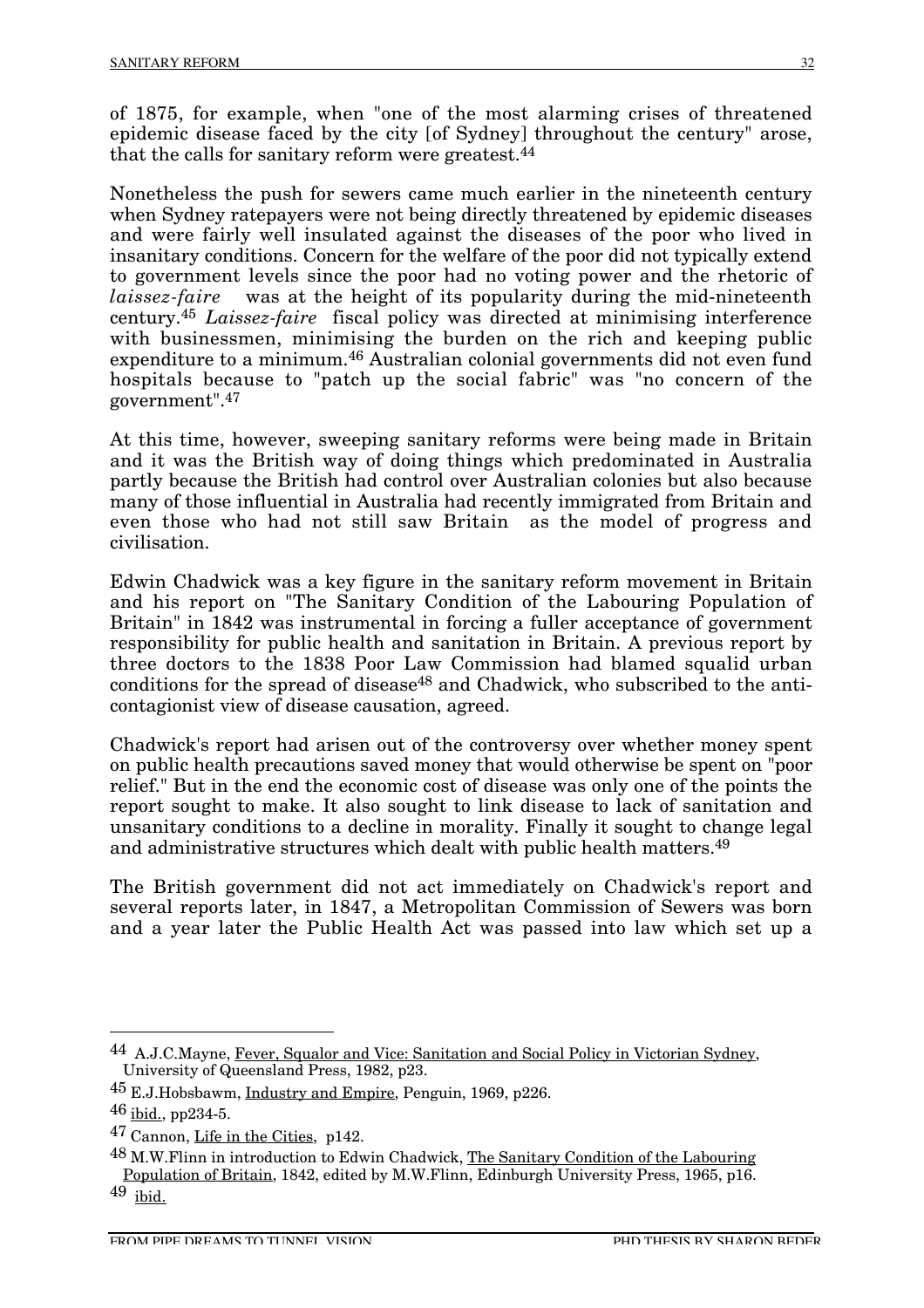Central Board of Health and established once and for all the principle of state responsibility for public health.50

#### **CONTROLLING THE MASSES - DIRT, VICE AND IMMORALITY**

The sanitary reform movement in Britain took the form of a veritable moral crusade amongst elite groups and professionals "inspired by both the evangelical concept of duty and, increasingly, a new secular concern for the well-ordered society".<sup>51</sup> The Victorian social doctrine that social progress and morality depended on physical well-being and a pure environment was voiced by the social reformers including Chadwick,

how much of rebellion, of moral depravity and of crime has its root in physical disorder and depravity . . . The fever nests and seats of physical depravity are also the seats of moral depravity, disorder, and crime with which the police have most to do. 52

Such sentiments were repeated in British periodicals such as the Edinburgh Review,

There is a most fatal and certain connexion between physical uncleanliness and moral pollution . . . Those who suffer from fever . . . become unfit for, and have a hatred of, labour . . . have a craving for the stimulus of ardent spirits. . . he is crushed by drunkenness, profligacy, and poverty, and sinks from one stage of vice and misery to another, till the intellectual faculties become dimmed, all moral and religious feeling expires, the domestic affections are destroyed, all regard for law or property is lost . . . 53

Leading sanitary reformers in the United States held similar beliefs about the connections between insanitary conditions and immorality and crime. In New York, John Griscom and Robert Hartley were both committed to "a pietism widespread in their generation" and their campaigns were based on their observations of the "coincidence, or parallelism, of moral degradation and physical disease"54

These concerns found expression in Sydney where the connection between dirt and poverty was interpreted as an indication of the inferiority of the poor.*55* In a series of articles in 1851 the Herald took its readers through a chain of cause and effect from bad drainage to drunkenness, prostitution, and crime. "Vice and dirt

 <sup>50</sup> ibid., pp70-73.

<sup>51</sup> Anthony S.Wohl, Endangered Lives: Public Health in Victorian Britain, Harvard University Press, Cambridge, Massachusetts, 1983, p6.

<sup>52</sup> quoted in ibid., p7.

<sup>53</sup> W.O'Brien, 'Supply of Water to the Metropolis', Edinburgh Review 91, April 1850, pp384-7.

<sup>54</sup> Charles Rosenberg, No Other Gods: On Science and American Thought, John Hopkins University Press, Baltimore and London, 1976, pp 109-122.

<sup>55</sup> Sydney Morning Herald, 22nd March 1851.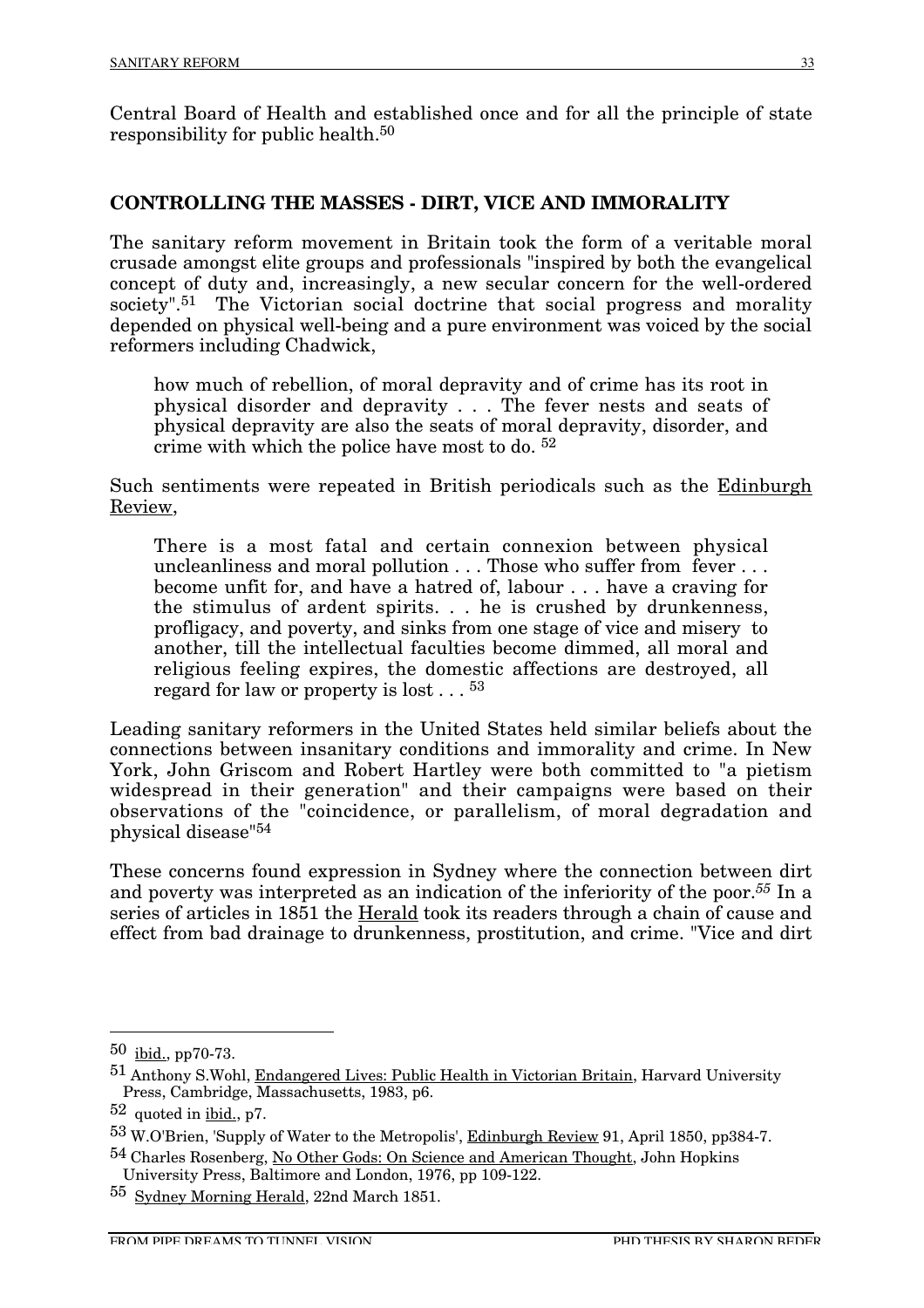are so nearly allied," the paper stated, "that the former seeks to hide itself in the repulsive mantle of the latter."56

Nor were such prejudices confined to the media. They were also current amongst professional circles. At an engineering association meeting in Sydney it was claimed in a paper being given by an engineer that nothing predisposed a man "to indulgence in ardent spirits" as much as "the state of bodily health and the deficiency of animal spirits, engendered by drinking impure water or breathing foul air"57 and he asserted that this was the opinion of respected medical men.

There was an element of the sanitary reform movement that was not only concerned with morality and crime but also maintaining the social order. There was anxiety that disaffected and marginalised members of the society might be politicised and rise up and rebel. For example Christine Boyer writes of the American situation

Although the fear of the mob and the immigrant lay just beneath the improvers' zeal, some began to say that the answers to social unrest lay in the environmental deprivations that created the ambivalent loyalties and anomalous behaviour of the poor.<sup>58</sup>

In Sydney the Herald argued that the "great unwashed" had no stake in the state, they became bitter and hateful and easily persuaded by "agitators" who sought to further their own political ambitions. It cited as evidence "that wild democracy under the name of Chartism" which took root in the English "dens of filth and fever".59

This fear re-emerged with some force twenty five years later when the alien world of city slums was laid bare to the middle-class by government reports and newspaper reports of City Council inspections. The slum dwellers seemed to be living on the fringes of society in a state of dirt, "drunkenness, debauchery, prostitution and crime". It seemed that in these slum areas all socially desirable codes of behaviour were being ignored and to those subscribing to evangelical middle class culture, non-participation in community norms of behaviour threatened the very stability of Sydney society.60 To the middle-classes it was unbearable that the lower orders should not contribute socially, economically and morally as "useful citizens". To them Sydney's slums were "breeding a debased and self-sustaining sub-society of social and moral outcasts, existing with a minimum of healthy integration upon the fringes of mainstream community life."61

 <sup>56</sup> Sydney Morning Herald, 15th March 1851.

<sup>57</sup> Gustave Fischer, `Water Carriage System of Sewerage, Its Disadvantages, as applied to the Drainage of Cities and Towns', paper read before the Engineering Association of NSW, 1884, p3.

<sup>58</sup> Christine Boyer, Dreaming the Rational City: The Myth of American City Planning, M.I.T. Press, Cambridge, 1983, p17; See also Charles Rosenberg, No Other Gods: On Science and American Social Thought, John Hopkins University Press, 1976.

<sup>59</sup> Sydney Morning Herald, 8th March 1851.

<sup>60</sup> Mayne, Fever, Squalor and Vice, pp105-6.

 $61$  ibid., p111.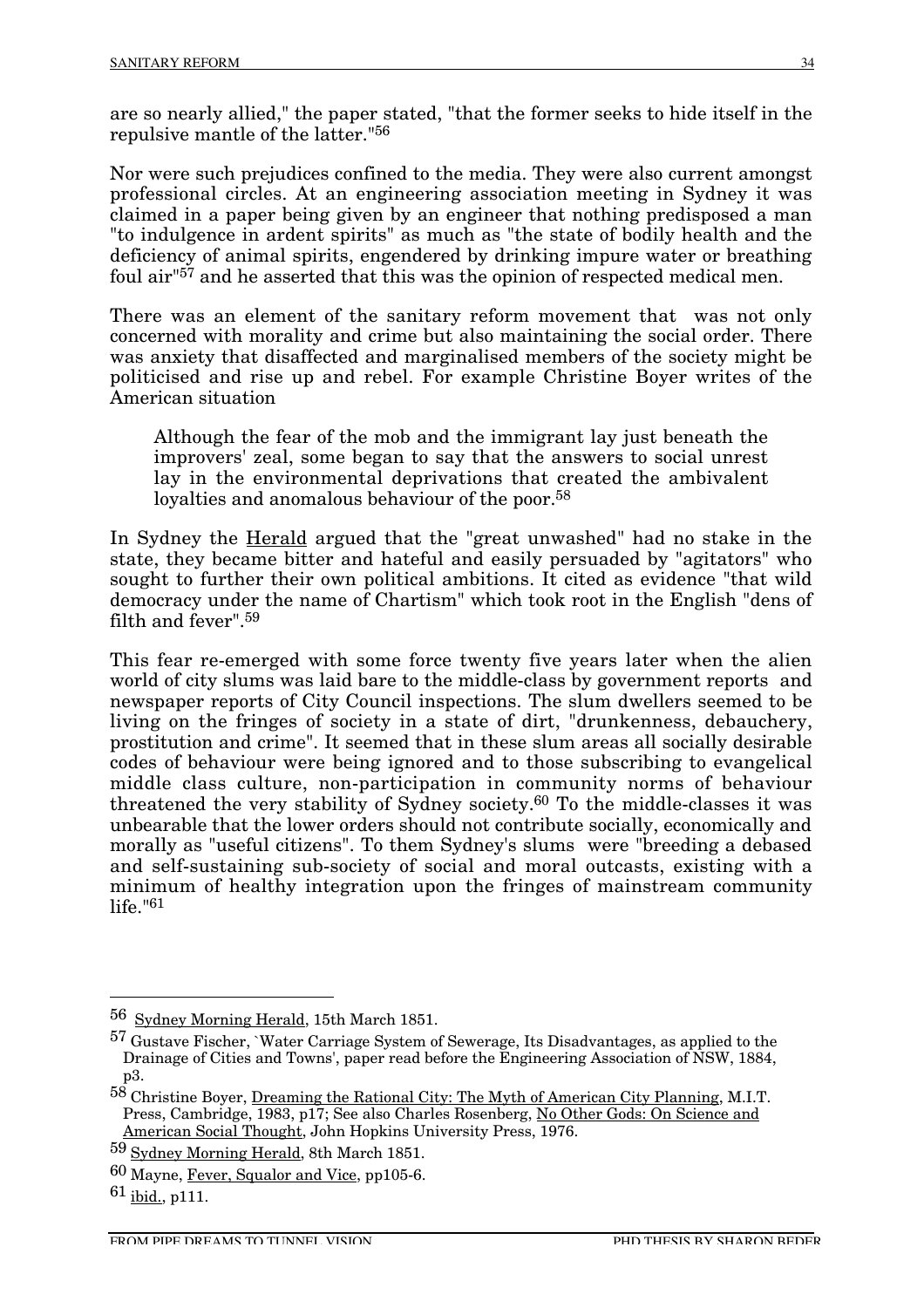It has been argued that the desire to impose order went even deeper than this, however, and it was recognised that on a more psychological level <sup>"the control of"</sup> excretory behaviour furnished the most accessible approach on a mass basis to inculcating habits of orderliness."62 Sanitary reform was therefore linked to imposing order on the masses.

To maintain itself a society must proclaim that things have their right places whether within the biological organism or the social. Disorder means a weakening of strength at the margins; excessive helterskelteredness can lead to dissolution. The control of disorder means the labeling of intrusive and displaced matter as dirt. Such matter then becomes taboo...63

#### **GOVERNMENT INTERVENTION VS THE IDEAL OF LAISSEZ-FAIRE**

In order to achieve their discipline of the masses, sanitary reformers recognised the necessity for increased government intervention into sanitary affairs. A study of American sanitary reform noted that

the provision of the most conducive environment, which would ensure the stability of the social order and the progress of civilization, would require constant supervision and disciplinary correction from a centralized political authority.64

Moreover, special authorities would be independent of political boundaries, would not be limited by the tax and debt limits imposed on local councils and would be free from municipal control.65

Chadwick, the leading sanitary reformer in Britain, was a firm believer in the necessity of expanding central government. His utilitarian principles led him to view such reform as being in the best interests of the manufacturers because order would be maintained amongst the poor and their productive capacity would be maximised.66 Chadwick's report recommended the establishment of a central health board to plan water supply and sewerage disposal systems.

Such ideas ran counter to *laissez-faire* principles which were also aimed at furthering the interests of businessmen. *Laissez-faire* provided the main ideological platform from which opposition to sanitary reform could operate, particularly in Britain. It provided those whose interests were threatened by sanitary reforms a "legitimate" reason to oppose them, that was not obviously

 <sup>62</sup> Richard Schoenwald, 'Training Urban Man: A Hypothesis about the Sanitary Movement' in H.J.Dyos and Michael Wolf (eds), The Victorian City: Images and Realities, vol. 2, Routledge &

Kegan Paul, London and Boston, 1973, p675.

<sup>63</sup> ibid., p673.

<sup>64</sup> Boyer, Dreaming the Rational City, p14.

<sup>65</sup> Joel A Tarr et al, 'Water and Wastes: A Retrospective Assessment of Wastewater Technology in te United States, 1800-1932', Technology and Culture 25(2), April 1984, p252.

<sup>66</sup> James Ridgeway, The Politics of Ecology, E.P.Dutton & Co., New York, p25.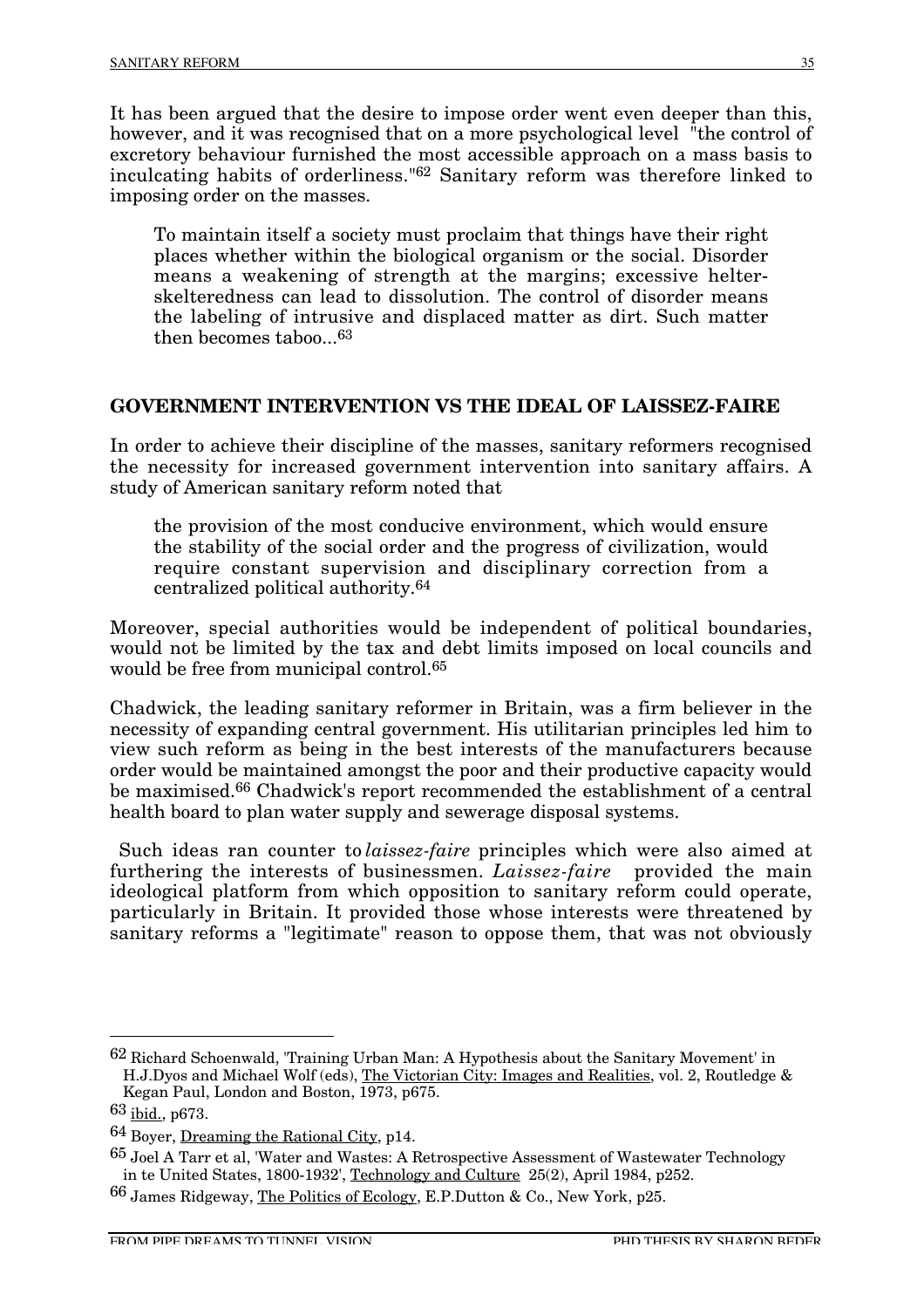selfish and inhumane.<sup>67</sup> The very act of a government concerning itself with waste disposal was suspect,

All regulations for securing cleanliness and removing filth, are apt to be considered as invasions of the privacy of the domestic hearth and the person, and amounting to an impertinent intermeddling, in matters concerning which it is insulting even to be inquisitive.<sup>68</sup>

In 1850 contributors to both the Edinburgh Review and the Quarterly Review defended the necessity for a degree of centralisation as implied by sanitary reform. They argued that local self-government was not being threatened by the proposal put forward by Chadwick and others to have a central health board which could plan water supply and sewage systems.

Central power, F.O. Ward argued in the Quarterly Review, would overcome the inefficiencies inherent in Local Boards which squandered the district rates by jobbing or incompetence. Such a central state authority would be above local rivalries and yet be able to step in occasionally to remedy disorders caused by the misconduct of a local power. An economic division of labour in constructing sewerage or water schemes could be facilitated and the competence of work ensured. There was a tendency amongst local councils, the magazine argued, for work to be given on the basis of favours rather than skill and for "the owners of ill-conditioned tenements to take local office, expressly to defeat measures within whose scope their own neglected property would fall." <sup>69</sup>

Political Centralization is abhorrent to a free people, who see in it the mere substitution of the will of the few for the will of the many; while Sanitary consolidation becomes more popular the better it is understood, because it replaces all arbitrary will whatsoever (whether that of the many themselves, or of the few), by Natural Law  $\ldots$  <sup>70</sup>

W.O'Brien, an engineer, pointed out in The Edinburgh Review that the private provision of water had been inequitable and inadequate

The conclusion is inevitable, -a different principle must be adopted: if there must be a monopoly, and no doubt there must, let it be placed in the hands of the Government, or some public body responsible to the consumers. 71

Total responsibility for water supply, the magazine argued should be put in the hands of a single Board appointed by the Government. They were opposed to the election of Board members because then members might owe their election to their political bias or activity in canvassing and in this way "private interest and political combinations" might interfere with the public good.

 <sup>67</sup> Flinn, The Sanitary Condition of the Labouring Population of Britain, pp31, 42.

<sup>68</sup> J.Hill Burton, 'Sanitary Reform', Edinburgh Review 91, January 1850, p213.

<sup>69</sup> F.O.Ward, 'Sanitary Consolidation - Centralization - Local Self-Government', Quarterly Review 8, March 1851, p453.

<sup>70</sup> ibid., p448.

<sup>71</sup> W.O'Brien, 'Supply of Water to the Metropolis', p399.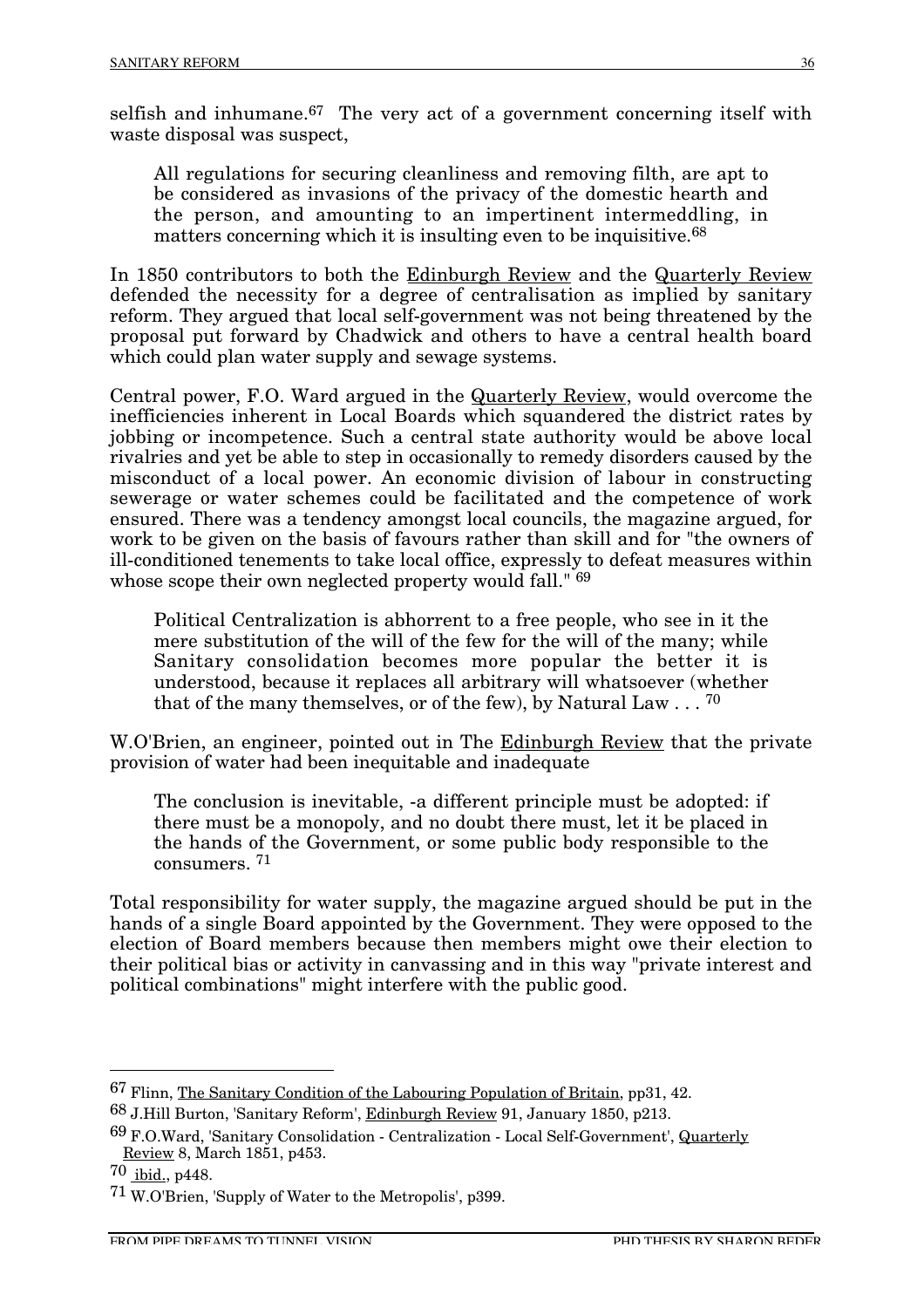These arguments were less relevant in Sydney where water supply was not privately owned. Moreover the possibility that sewerage would be undertaken privately was equally remote. In many ways the assumption that a sewerage system was the answer to waste disposal problems forced responsibility into the hands of government because of the capital intensive nature of such a system. Sewerage disposal requires a centralised system of pipes which are collectively utilised. Since such a sewerage system is expected, because of its cost, to last many years, repayments which are spread over that time may prevent an investor from getting any quick returns. David Clark notes

As the experience of N.S.W. railway construction had already shown by this time, private enterprise was unwilling to enter into the provision of overhead capital field unless short-run profits seemed assured and the gestation period of investment was short.<sup>72</sup>

Also the free market system which allocates goods according to who is most able to pay would leave a situation where those areas which suffered the worst sanitary conditions would be the very ones which were neglected. This would be self-defeating in that diseases would continue to breed in these areas and not only would the city still be vulnerable to epidemics but the fear of crime, immorality and rebellion would remain.

Perhaps more importantly, private companies are only able to consider direct costs and benefits in their profit statements and yet most of the benefits of a sewerage system are indirect. The main benefit is a decrease in disease which can be measured in economic terms and indeed was considered in this way at the time but such a benefit was available to everyone and could not be charged to individuals.

The question of government intervention therefore was less contentious in Sydney where there was no impinging on areas of private business and where its situation within a colony made arguments about self-determination less meaningful. Moreover the property owning citizens of Sydney had shown themselves quite indifferent to local self-government. Nonetheless, the suggestion, in 1852, that a Board of Works be established to construct sewerage and water works was objected to on the grounds that power would be placed in the government's hands which belonged with local representatives.73

Centralisation was also not such a pressing issue in the new colony as it was in Britain where various well-established towns competed with each other for prominence. N.S.W. was already a fairly centralised colony and Sydney had only recently begun to spread out from its central city district with suburban centres just beginning to form. Nonetheless, as those suburban councils formed they jealously guarded what autonomy they had and fought for a say in metropolitan affairs.

Although this may sound like a genuine attempt to retain democratic control, it should be noted that local government franchise in the colony was extremely restricted and combined with a "property-based system of plural voting, linked with special property qualifications and absence of payment for municipal office".

 <sup>72</sup> David Clark, 'Worse Than Psychic', p59.

<sup>73</sup> Sydney Morning Herald, 8th June, 1853.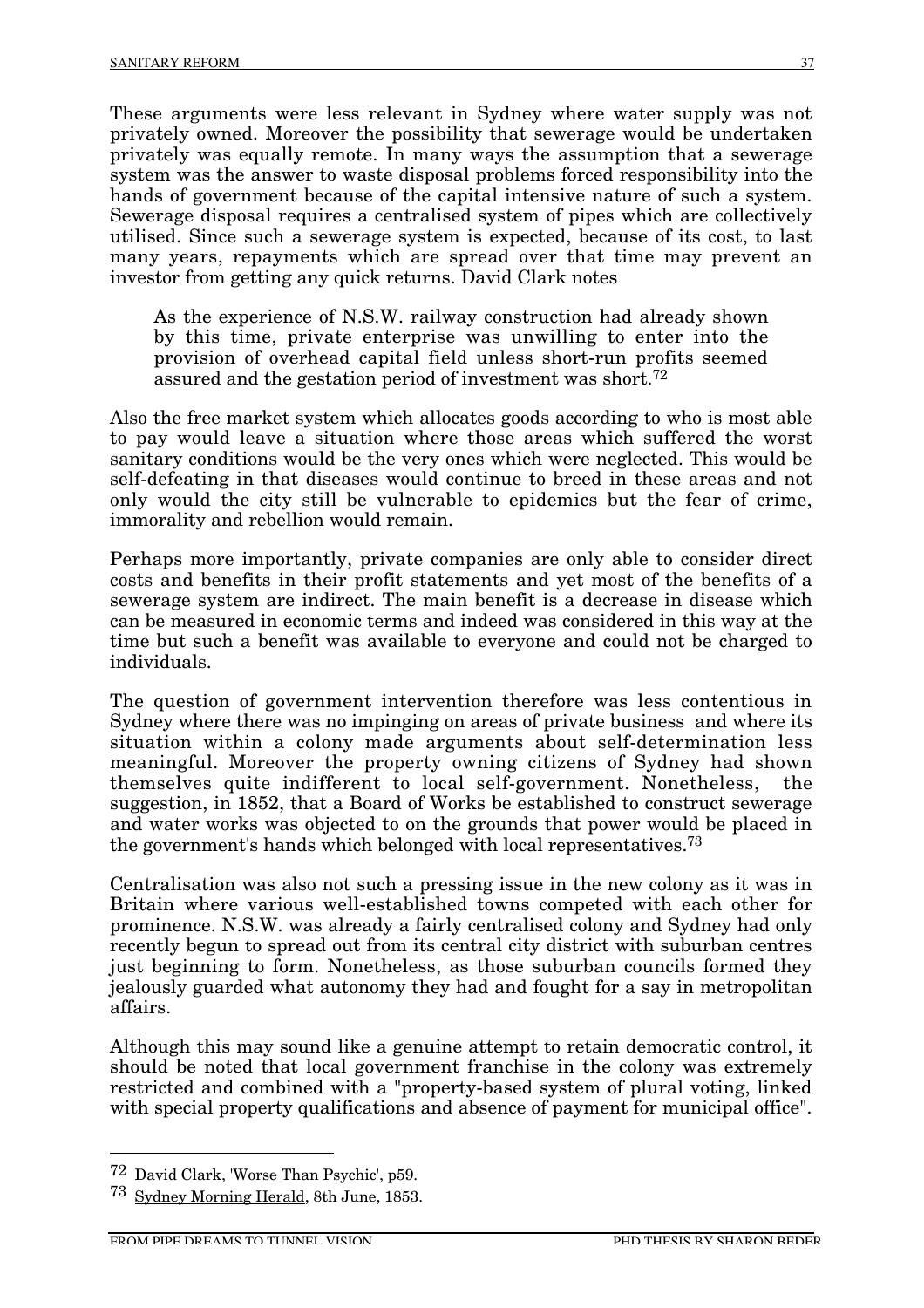It meant that local government was controlled by wealthy men<sup>74</sup> rather than enabling grass-roots local self-determination.

The idea of the Colonial government gaining control of water and sewerage supply was opposed by both the supporters of municipal government and the critics of the Colonial government who did not want to see its powers extended.75 Also the British distrust of centralised government intervention in local affairs continued to be voiced in N.S.W. throughout the nineteenth century.76 Municipal control of water and sewerage was maintained from the reinstatement of the City Council in 1857 till 1888 despite constant criticism and fault-finding as well as allegations of corruption in the City Council. The performance of the City Council in laying sewers was extremely slow and continued to be dogged by a lack of finance. A defect in the legislation meant that they could not even enforce the payment of sewerage rates and this led to an enormous backlog of unpaid accounts.77 No sewers were constructed by the Council after 1861 for these reasons.78

In 1875 fears of an epidemic reached crisis point and amidst the panic a temporary Board was set up to inquire into the sanitary state of the city. This board, the Sydney City and Suburban Sewage and Health Board, was made up of M.P.'s and government officials and only one representative from the City Council - the City Engineer.79 The Sewage and Health Board renewed arguments for a permanent sanitary authority, which would operate "without fear or favour" to eliminate all sources of nuisance and public health threats and keep the issue constantly before the public.80

The Sewage and Health Board emphasised the importance of making such an authority permanent and independent.81 This body, they argued, should have tenured members who would not be directly subject to popular control. It was feared that any body which feared unpopularity would not apply sanitary laws stringently.82

The Sewage and Health Board were supported by a Health Society deputation to the Premier in 1878 which argued that aldermen on local councils represented vested interests rather than an impartial sanitary administration. Aldermen owned unwholesome buildings and disobeyed laws banning animal slaughter in the City.83 A further argument for a centralised board was put forward by a

 <sup>74</sup> Mayne, Fever, Squalor and Vice, pp42-43.

<sup>75</sup> Clark, 'Worse Than Psychic', p59.

<sup>76</sup> Mayne, Fever, Squalor and Vice, p48.

<sup>77</sup> Greta Gerathy, 'Sydney Municipality in the 1880s', Journal of the Royal Australian Historical Society 58(1), March 1972, p36.

<sup>78</sup> F.A.Larcombe, The Stabilization of Local Government in New South Wales 1858-1906, Sydney University Press, 1976, p90.

<sup>79</sup> Mayne, Fever, Squalor and Vice, p39.

<sup>80</sup> The Sydney City and Suburban Sewage and Health Board, Seventh Progress Report, 1875, p3.

<sup>81</sup> The Sydney City and Suburban Sewage and Health Board, Nineth Progress Report, 1876, p4.

<sup>82</sup> The Sydney City and Suburban Sewage and Health Board, Eleventh Progress Report, 1876, p4 and Twelfth and Final Report, 1877, p8.

<sup>83</sup> Mayne, Fever, Squalor and Vice, p45.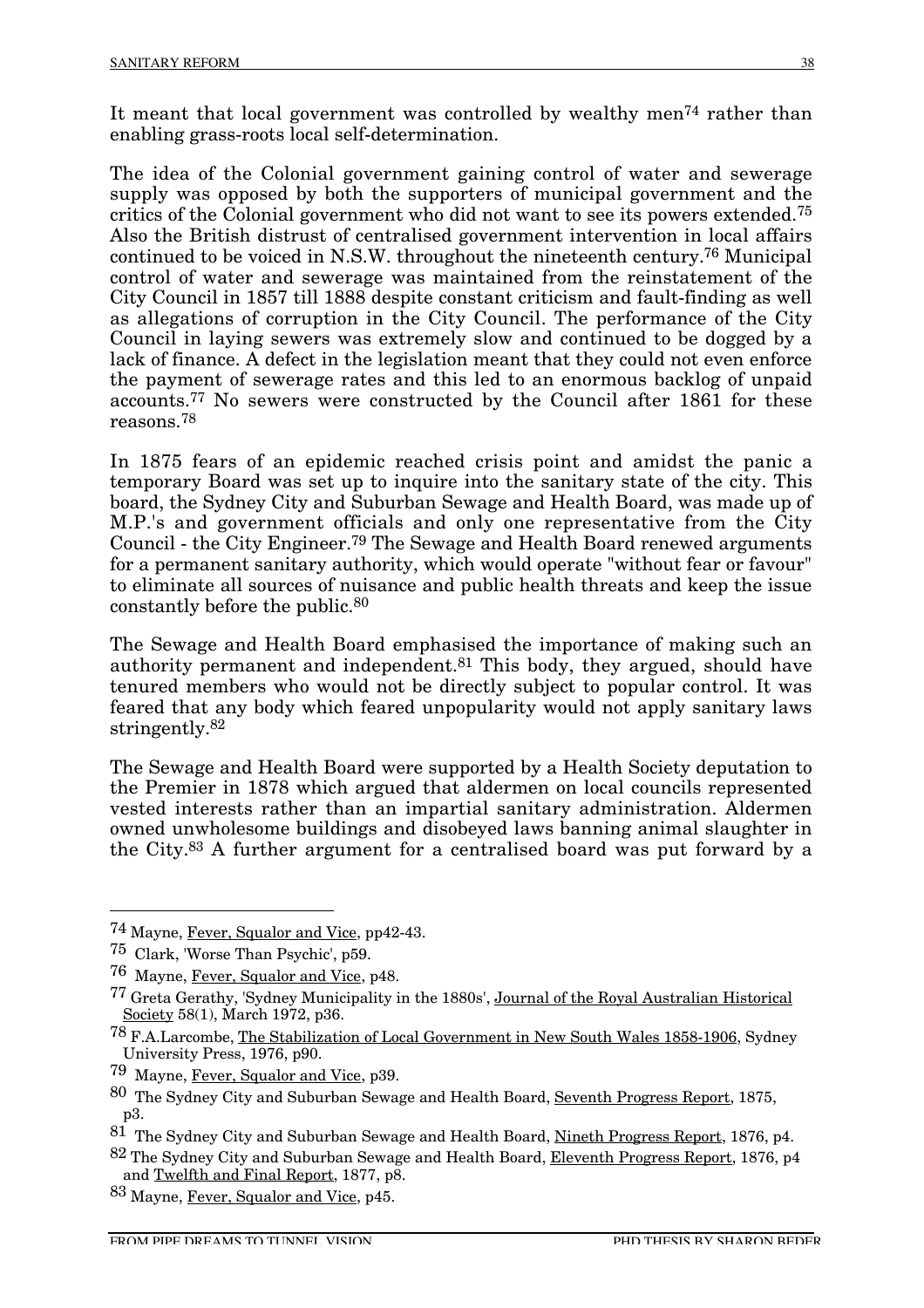doctor at the Royal Society of N.S.W. in 1886. F.H.Quaife argued that since drainage should follow the geographical terrain rather than artificial borough boundaries it was difficult for the various municipalities to look after their own drainage and make sure that it was integrated with that of neighbouring municipalities. A central board would have the resources to hire specialists and a trained workforce.84

The city council's lack of performance in both sewerage and water supply had also led to much agitation for an entirely new controlling body. Various attempts were made in the N.S.W. parliament to enact legislation for such a body and finally in 1888 a board was established to control and manage the water supply and sewerage works in the city or municipalities within the County of Cumberland which were existing or under construction by the government at the time. The construction of all major works remained the province of the Public Works Department until 1925 and these works were transferred to the Board upon completion. The Metropolitan Board of Water Supply and Sewerage had quite limited powers during this time being little more than a government department with its finances closely controlled by the government.85

The Board was constituted in 1888 with three "official members" appointed by the Governor, one of whom would be President of the Board. A further two members were elected by the City Council and two others were elected by the Mayors and Aldermen of several boroughs and municipal districts. A candidate had to be eligible for election to one of the constituent councils and therefore be a property owner.86

The compromise between elective and nominee members inherent in this constitution was nevertheless contentious.87 Even after five years of operation the degree of government control versus direct control by ratepayers was an issue. In 1893 the custom of appointing civil servants already in the employ of the government to the three governor-appointed positions, including the post of President, was attacked in parliament. The grounds for attack were that this ensured that the President and his two co-appointees were not independent and free from ministerial control as had been envisaged in the original act.

The rate-payers say they cannot expect to get a full consideration of their rights when there is so great a civil service and Government influence on the board.88

It was pointed out that the duty of the Water and Sewerage Board was to "exercise economy in expenditure so that the ratepayer may have to pay the lowest possible amount of rates<sup>"89</sup> and it was argued that a more democratically

<sup>84</sup> F.H.Quaife, `Notes on the Sanitary Condition of the Eastern Suburbs, etc', Proceedings of the Royal Society of NSW 20, 1886, pp $\tilde{3}52-3$ .

<sup>85</sup> Larcombe, The Stabilization of Local Government in New South Wales, pp94-102; Henry, The Water Supply and Sewerage of Sydney, pp2-3.

<sup>86</sup> ibid., p4.

<sup>87</sup> Metropolitan Water and Sewerage Bill, Legislative Council, 5 May 1880, pp2159-2166.

<sup>88</sup> Carruthers, Member for Canterbury, Metropolitan Water and Sewerage Act Amendment Bill, Legislative Assembly, 9 March 1893, p5037.

<sup>89</sup> V. Parkes, Member for East Sydney, Metropolitan Water and Sewerage Act Amendment Bill, Legislative Assembly, 20th April 1893, p6284.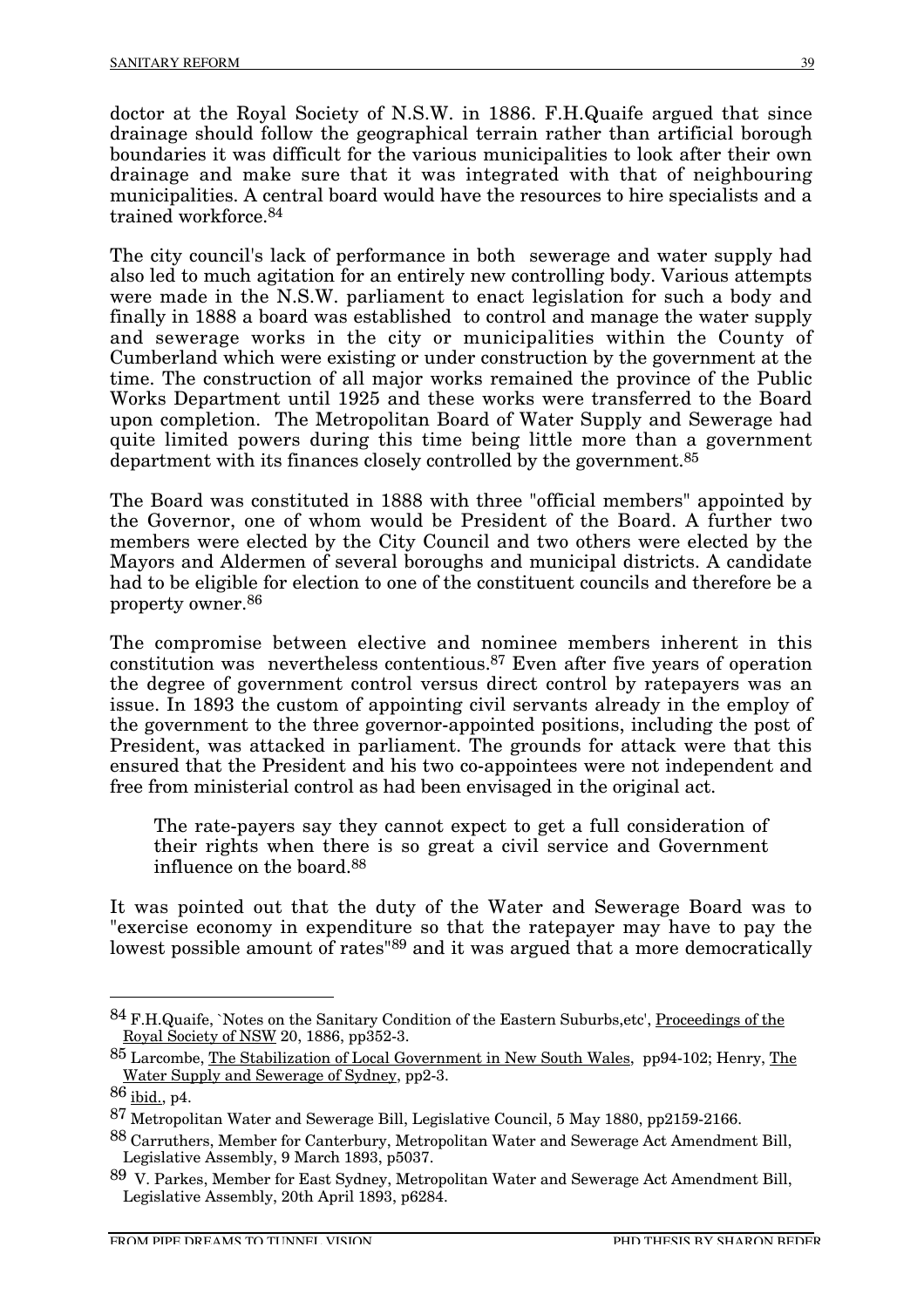constituted Board, that is one with all members elected representatives of ratepayers, would be a more economic one.90 Similarly those who argued for the retention of government control argued that the Parliament should be able to control the expenditure of the Board.91

## **THE PRICE OF POOR PUBLIC HEALTH**

The opposition to public health spending in the nineteenth century was such that sanitary reformers attempted to justify water, sewerage and drainage schemes on economic grounds. The economics of public ill-health were first debated in Britain. Chadwick's report, as noted before, emerged out of the debate over whether the cost of public health measures would save money in poor relief and Chadwick devotes a chapter to the subject titled 'Pecuniary Burdens Created By the Neglect of Sanitary Measures.' In it Chadwick enumerates the costs as including the cost of reduced production when workers are sick, weak or live short lives, the cost of caring for and maintaining the sick, the costs of vice and crime and the cost of destitution. He points out that the death of a male breadwinner can create widows and orphans causing "a source of a constant influx of the independent into the pauperised and permanently dependent classes" and also causing the mean age of the population to be very low.92

Similar points were made in British newspapers and periodicals such as the Edinburgh Review.

We all know that, in the economic sense of the term, a short-lived population is generally a surplus population, -not only because those who are reckless of preserving life will be careless of all its obligations, and will be poor and vicious, but because the tendency of early deaths is chiefly, to shorten the existence of those who produce more than they consume, and to increase the number of those who must be dependent on the charity of others.93

The Sydney Morning Herald, the following year, warned that if a fatal disease were to break out "amongst the dense masses of our capital" it would spread throughout the land bringing personal suffering and industrial ruin.

It would be a species of taxation more grinding and oppressive than any which human laws can impose--taxation which none could resist or evade.94

This same argument was put forward in one form or another in most of the nineteenth century reports proposing sewerage systems. For example W. Clark, in his 1877 report goes to some trouble to include mortality statistics and, in the

 <sup>90</sup> Jeanneret, Member for Carcoar, Metropolitan Water and Sewerage Act Amendment Bill, Legislative Assembly, 20th April 1893, p6289.

<sup>91</sup> McCourt, Member for Camden and Dowel, Member for Tamworth, Metropolitan Water and Sewerage Act Amendment Bill, Legislative Assembly, 20th April 1893, pp6289, 6291.

<sup>92</sup> Chadwick, The Sanitary Condition of the Labouring Population of Britain, pp254-5.

<sup>93</sup> J.Hill Burton, 'Sanitary Reform', p212.

<sup>94</sup> Sydney Morning Herald, 6th November 1850.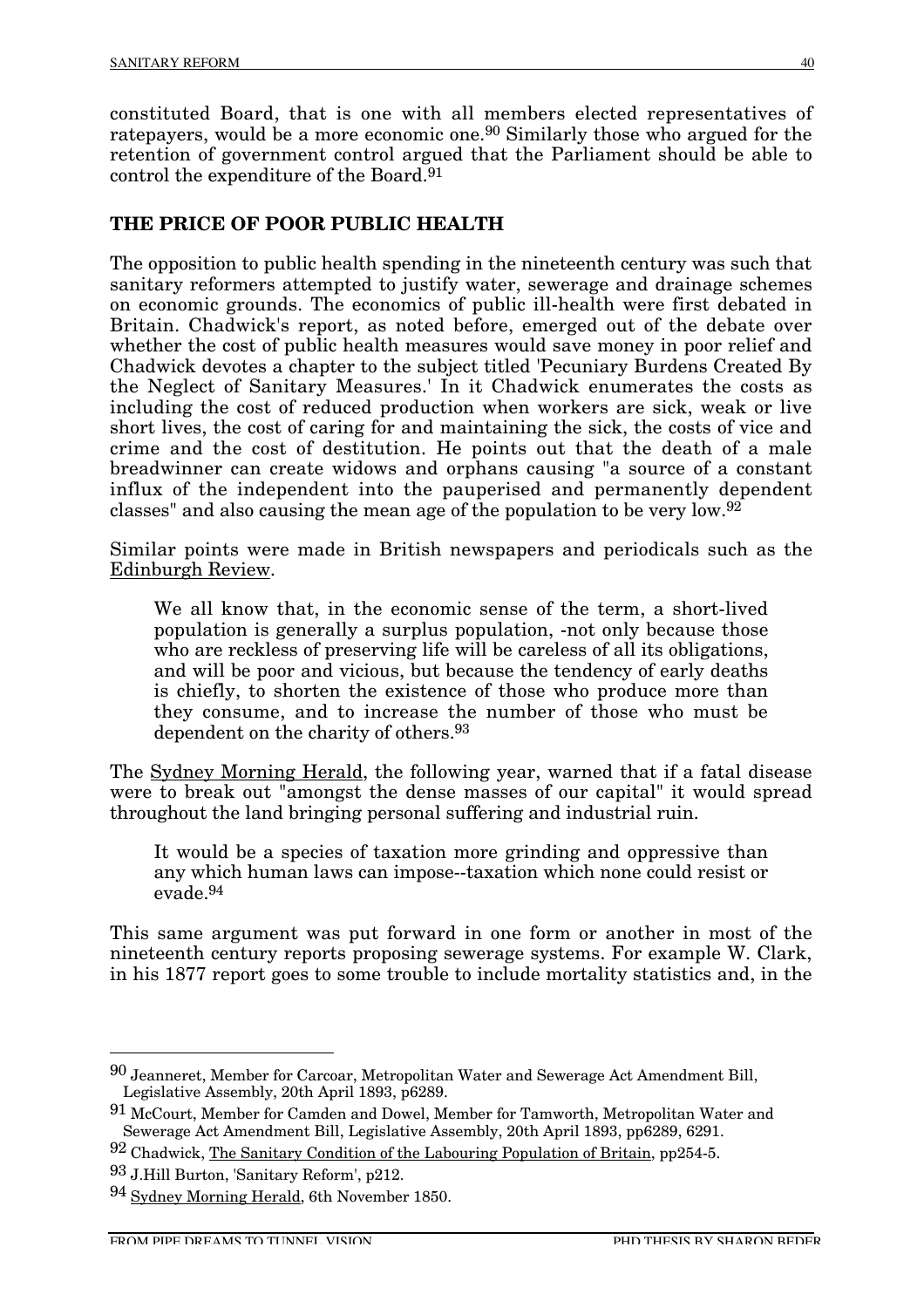appendix even includes a calculation made in Madras of the monetary loss to the community of death and sickness. He says

For every death there are twenty-eight cases of preventable sickness, which incapacitate the sufferer for active employment for many weeks, entailing pecuniary loss, which when estimated in money is an amount calculated to startle the strongest and should induce a willingness to contribute to the cost of remedial measures. 95

Sanitary reformers recognised that their main opposition came from landlords and pointed to the indirect benefits a landlord would receive in return for the extra rates that would need to be charged to supply sewerage and drainage. Chadwick, for example, includes the preservation of the property, the ability to get better tenants who can pay higher rents more regularly and the general improvement in rents that would be available if the population was not constantly sick and dying.96 Similarly the British periodicals pointed out that for half the public money spent on poor relief, "sickly, degraded inmates" of fever nests could be transformed into a "healthy, self-supporting population" that paid its rents regularly.97

Another economic benefit of sewerage systems was the savings to be made in not having to empty out cesspools<sup>98</sup> but this was of no interest to landlords nor governments since it was generally a cost paid by the tenant.

### **CONCLUSION - COMPELLING COSTS AND GOVERNMENT CONTROL**

Whilst a concern for public health may have been a contributing factor in the decision of the colonial government that the municipal council should provide for waste disposal, other factors are more relevant. After all it was the poor who suffered most from insanitary conditions and they had no formal say in the affairs of government. A more pressing concern in the eyes of the middle classes was not the suffering of the poor but the consequences to themselves of dirt and disease in the slums.

These consequences were considered in economic and moral terms. The economic costs were considered to stem from the lost productivity, lost rents, stolen and vandalised property and the price of charity. But insanitary conditions were also perceived to have posed a threat to the stability of the society, threatened the status quo and made the well off uncomfortable in their affluence. Also the middle classes feared epidemic diseases that might spread out from the slums.

the sanitary movement helped initiate a value change, convincing many urbanites that filth was not a nuisance to be tolerated but rather a hazard to their health that could be eliminated.99

 <sup>95</sup> W. Clark, Report to the Government of New South Wales, on the Drainage of the City of Sydney and Suburbs, 1877, p7.

<sup>96</sup> Chadwick, The Sanitary Condition of the Labouring Population of Britain, p289.

<sup>97</sup> Ward, 'Sanitary Consolidation-Centralization-Local Self-Government', p456.

<sup>98</sup> Sydney Morning Herald, 8th March 1851.

<sup>99</sup> Tarr et al, 'Water and Wastes', pp256-7